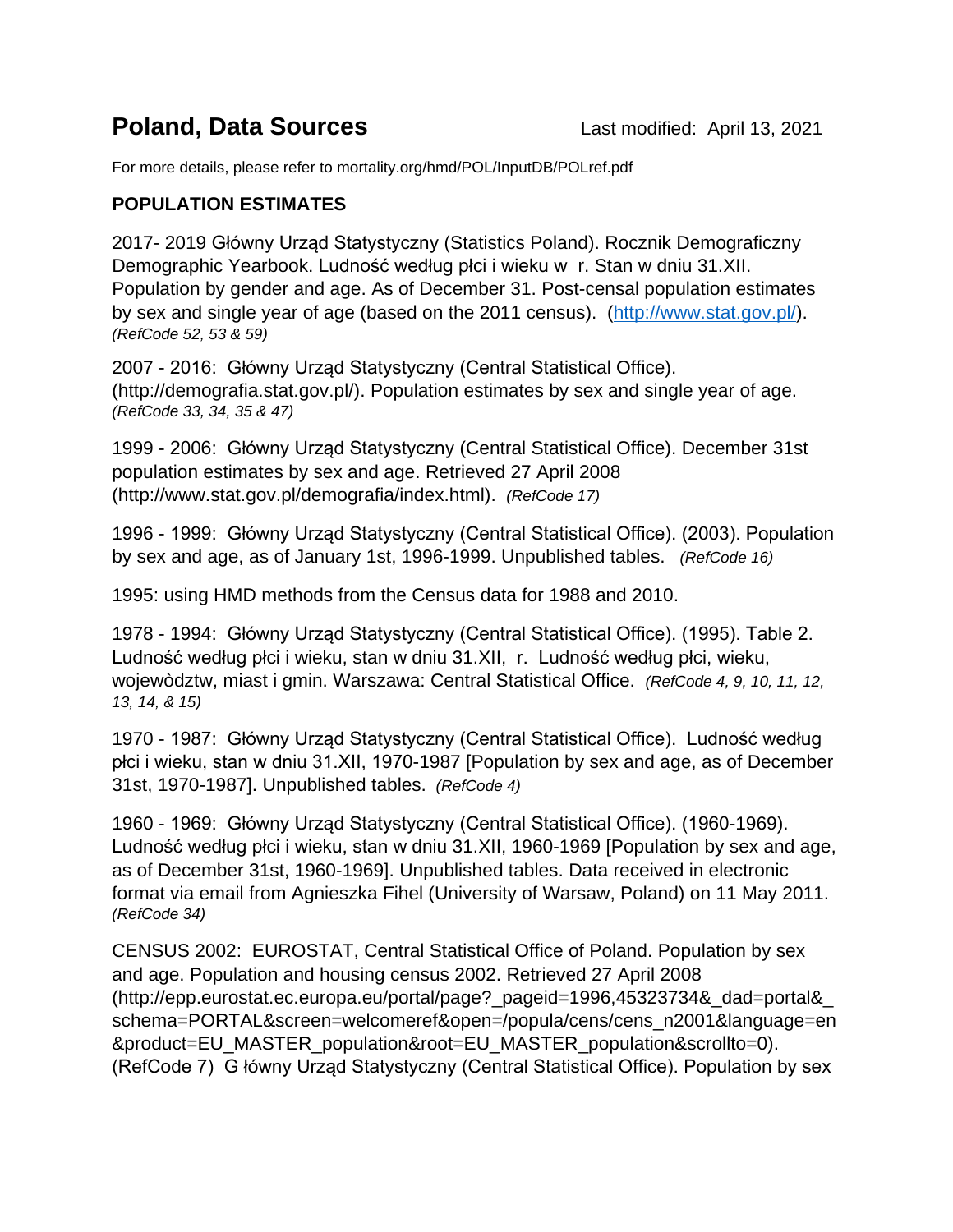and age. Population and housing census 2002. Regional databank. Retrieved 27 April 2008 (http://www.stat.gov.pl/bdren\_s/app/dane\_podgrup.katgrupg). *(RefCode 6)*

1988: Główny Urząd Statystyczny (Central Statistical Office). (1990). Tabl. 1(10). Ludność według wieku i płci [Population by sex and age]. In: Narodowy spis powszechny. Struktura demograficzna i społeczno-zawodowa ludności. Warszawa: Central Statistical Office. *(RefCode 5)* 

1970: Główny Urząd Statystyczny (Central Statistical Office). (1972). Tabl. 1. Ludność według roku urodzenia i płci [Population by year of birth and sex]. In: Narodowny spis powszechny 8.XII.1970. Wyniki ostateczne. Struktura demograficzna i zawodowa ludności. Gospodarstwa domowe. Warszawa: Central Statistical Office. (RefCode 3)

1960: Główny Urząd Statystyczny (Central Statistical Office). (1965). Tabl. 1. Ludność według roku urodzenia i płci [Population by year of birth and sex]. In: Statystyka Polski, Seria "I"; Zeszyt 23. Spis powszechny z dnia i grudnia 1960 r. Wyniki ostatechne. Ludność gospodarstwa domowe. Warszawa: Central Statistical Office. (RefCode 2)

1950: Główny Urząd Statystyczny (Central Statistical Office). (1954). Struktura Zawadowa i Demograficzna Ludnosci [Occupational and demographic structure of population]. In: Narodowny Spis Powszechny z dnia 3 Grudnia 1950. Warszawa: Central Statistical Office. *(RefCode 1)* 

## **BIRTHS**

2017 - 2019: Główny Urząd Statystyczny (Statistics Poland). Local Data Bank. Tabl. 11.Urodzenia według płci noworodka i województw, rok: [Births by sex and wojewodship], (https://bdl.stat.gov.pl/BDL/start). *(RefCode 54, 55, & 56)*

2007 - 2016: Główny Urząd Statystyczny (Central Statistical Office). Live births by sex. (http://www.stat.gov.pl/bdren\_n/app/dane\_podgrup.katgrupg?p\_dane=0&p\_kate=3) *(RefCode 31 & 43)* 

1994 - 2006: Główny Urząd Statystyczny (Central Statistical Office). (2002, 2003 & 2007). Live births by sex. Unpublished tables. *(RefCode 28, 29 & 30)* 

1971 - 1993: Główny Urząd Statystyczny (Central Statistical Office). (1972-1993). Live births by sex, 1971-1993. In: Rocznik Demograficzny (Issues 1972-1993). Warszawa: Central Statistical Office. *(RefCode 27)* 

1967 - 1970: Główny Urząd Statystyczny (Central Statistical Office). (1971). Live births by sex. In: Rocznik Demograficzny, 1971. Warszawa: Central Statistical *(RefCode 26)* 

1950 - 1966: Główny Urząd Statystyczny (Central Statistical Office). (1966). Live births by sex. In: Rocznik Demograficzny 1945-1966. Warszawa: Central Statistical Office. *(RefCode 25)*